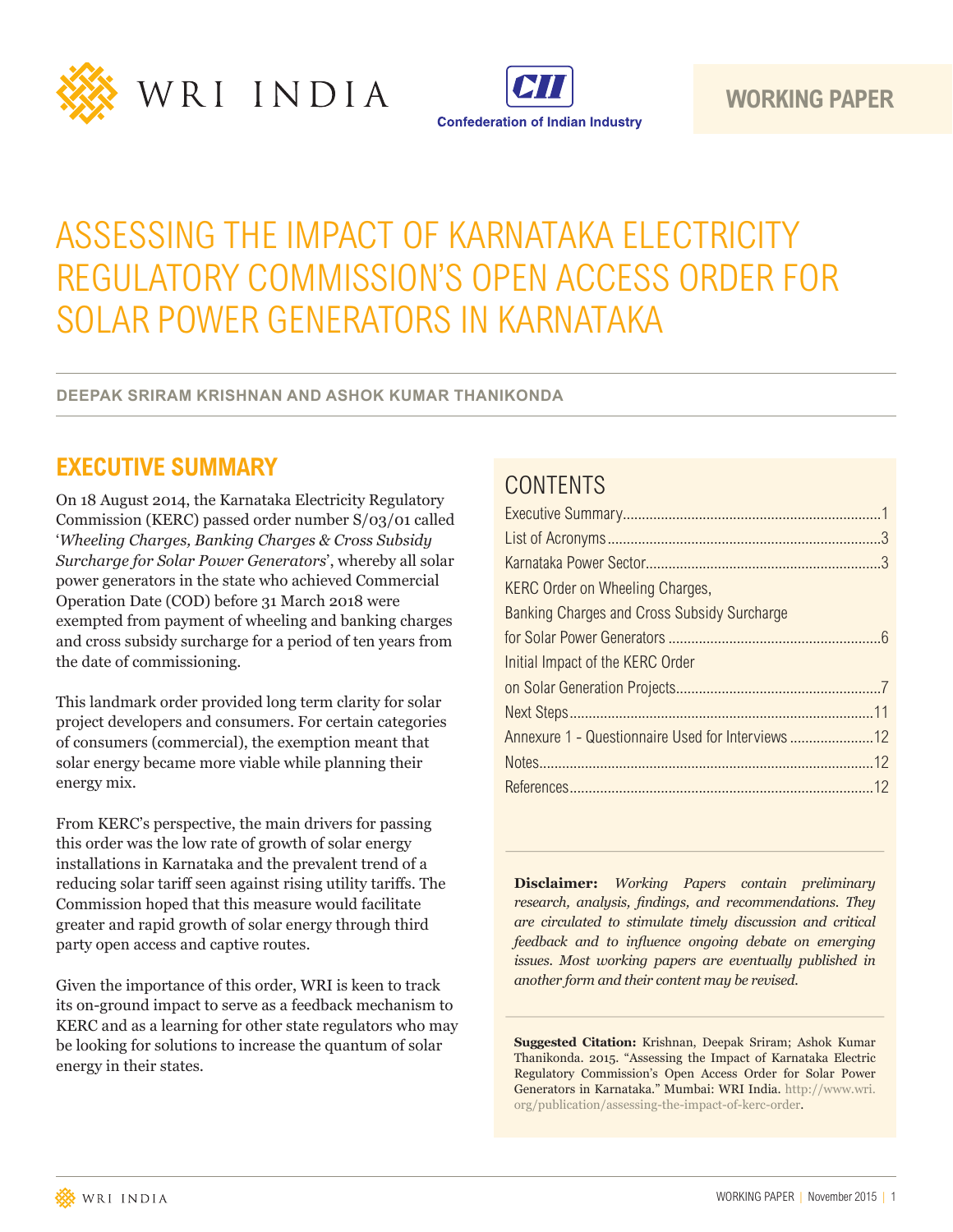Hence, this working paper examines the impact of this order one year after its enforcement. It also tries to highlight other factors that are hindering the large scale adoption of solar energy through the open access route.

The research activity for this working paper triangulated relevant data (capacity, time lines, and possible location of solar projects) from Karnataka Renewable Energy Development Limited (KREDL)-the state nodal agency for renewable energy; Bangalore Electricity Supply Company Limited (BESCOM)-the utility for Bangalore city and few surrounding areas; solar project developers and consumers who contract solar energy.

Evidence was gathered to understand the impact of the KERC order on the ground. The data put out by the KREDL regarding solar installations in the state as well as data issued by BESCOM concerning open access applications were studied. BESCOM's data-set was sifted through to extract the relevant data for open access applications by solar generators. A few solar plant developers and consumers (both from the industrial and commercial category) were interviewed to understand their perception regarding this order and plans to procure solar energy.

The main finding of this paper is that buyers and sellers of solar energy welcome the order. However, if one were to consider the time involved in understanding the possible implications of the order and other important factors associated with setting up a solar power plant such as land and power evacuation, the on-ground impact (measured in MWs commissioned or MUs wheeled) will only be seen from the fourth quarter of Financial Year (FY) 2016 onwards.

Hence, this working paper should be seen as the first step

in tracking the on-ground impact of the new solar policy, and to start collecting the data and help develop insights that BESCOM, KERC, KREDL and other stakeholders (including regulators from other states) can use to improve their decisions over time.

Some of the possible outcomes of this paper are as follows.

- KERC understands the impact of its regulation and  $\mathcal{L}^{\mathcal{A}}$ uses this analysis while framing future decisions.
- BESCOM and KREDL track upcoming and  $\mathcal{L}^{\mathcal{A}}$ commissioned solar projects (through the open access route) accurately to help in their planning process as well as informed policy making.
- Green Power Market Development Group (GPMDG) member companies such as Infosys, Bangalore International Airport Limited, Coca Cola, Cognizant and other companies use this analysis in their internal and external conversations (with state planners / administration) and are influenced to set up/contract solar energy under the third party open access route.
- Other state utilities/regulators use this as a guideline  $\mathcal{L}_{\mathcal{A}}$ while framing regulations to encourage the growth of solar energy in their respective states.
- $\blacksquare$  National policy makers gain insights on the design of effective national policy that achieves the 100 GW solar target by 2022.

The paper concludes with a call for establishing an open database which can help track solar capacity set up for consumption through the open access route. We hope that this will facilitate a transparent and data-driven policy formulating mechanism.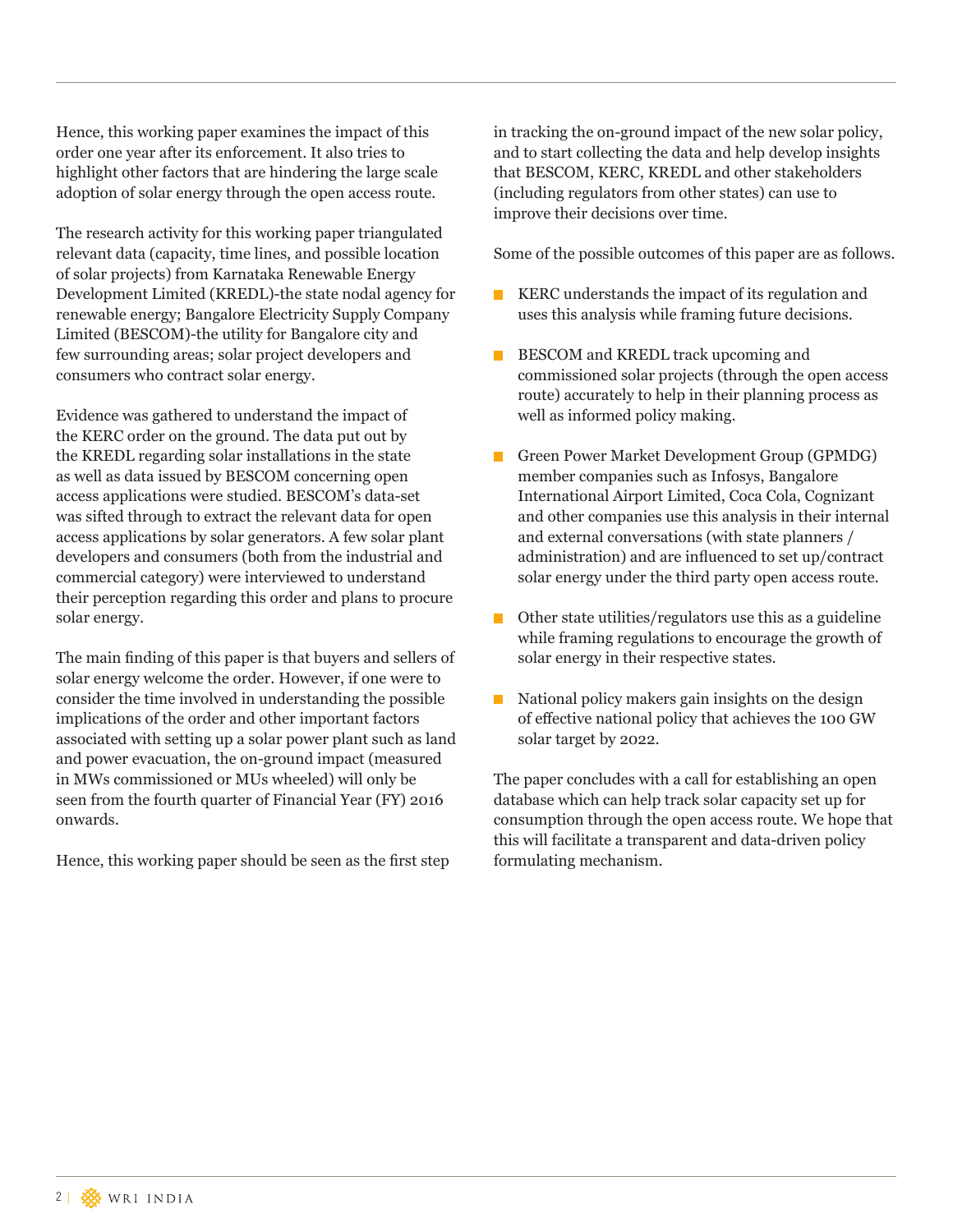# LIST OF ACRONYMS

| <b>BESCOM</b>   | <b>Bangalore Electricity Supply Company Limited</b> |
|-----------------|-----------------------------------------------------|
| <b>CEA</b>      | <b>Central Electricity Authority</b>                |
| <b>CESC</b>     | Chamundes hwari Electricity Supply Corporation      |
| ESCOM           | <b>Electricity Supply Corporation</b>               |
| <b>FIT</b>      | <b>Feed in Tariff</b>                               |
| GESCOM          | Gulbarga Electricity Supply Company Limited         |
| <b>GPMDG</b>    | <b>Green Power Market Development Group</b>         |
| <b>HESCOM</b>   | Hubli Electricity Supply Company Limited            |
| <b>KERC</b>     | Karnataka Electricity Regulatory Commission         |
| <b>KPCL</b>     | Karnataka Power Corporation Limited                 |
| <b>KPTCL</b>    | Karnataka Power Transmission Corporation Limited    |
| <b>KREDL</b>    | Karnataka Renewable Energy Development Limited      |
| kWh             | Kilo Watt-hour                                      |
| LGBR            | Load Generation Balance Report                      |
| <b>MAT</b>      | Minimum Alternate Tax                               |
| <b>MESCOM</b>   | Mangalore Electricity Supply Company Limited        |
| <b>MU</b>       | Million Units (kWh) of electricity                  |
| <b>PCKL</b>     | Power Company of Karnataka Limited                  |
| <b>PV</b>       | Photovoltaic                                        |
| RE              | Renewable Energy                                    |
| RP <sub>0</sub> | Renewable Purchase Obligation                       |
| <b>SLDC</b>     | State Load Dispatch Center                          |

# **KARNATAKA POWER SECTOR**

### **Introduction**

Karnataka is a state located in the southern peninsula of India. It is a pioneer in the Indian power sector – Asia's first hydroelectric station was established at Shivanasamudram (Khajane 2008) in 1902. It was also one of the states which initiated the power sector reforms process before it was codified and implemented at the pan-India level (C-STEP 2013).

As on 31 October 2015, the installed capacity in the state (CEA 2015) was 15,647 MW (5.7% of India's total installed capacity) of which 4928 MW (KREDL 2015) was contributed by renewable sources of energy (13.51% of India's total RE capacity). A breakup of the capacity is provided in the figure below.

#### Figure 1: **INSTALLED CAPACITY IN KARNATAKA**



According to the Central Electricity Authority(CEA)'s Load Generation Balance Report (LGBR) for 2015-16, the state faced an energy deficit of 4.3% (2,717 MU), falling in the bottom 29th percentile, and a peak demand deficit of 4.5% (452 MW) falling in the bottom  $35<sup>th</sup>$  percentile in the financial year 2014-15. For 2015-16, the CEA anticipates a shortfall of 16% (11,229 MU) in energy terms and a shortfall of 25.6% (2792 MW) in peak demand terms (CEA 2015). This statistic highlights the need for a concerted effort in addressing the likely demand-supply gap that the state is likely to face.

One possible way of bridging this deficit is by tapping the rich renewable energy potential of the state. Figure 2: RE Potential vs Capacity Tapped in Karnataka highlights how only a small fraction of the vast potential (KREDL 2015) (CII, Deloitte 2015) has been tapped.

### Figure 2: **RE POTENTIAL VS CAPACITY TAPPED IN KARNATAKA**

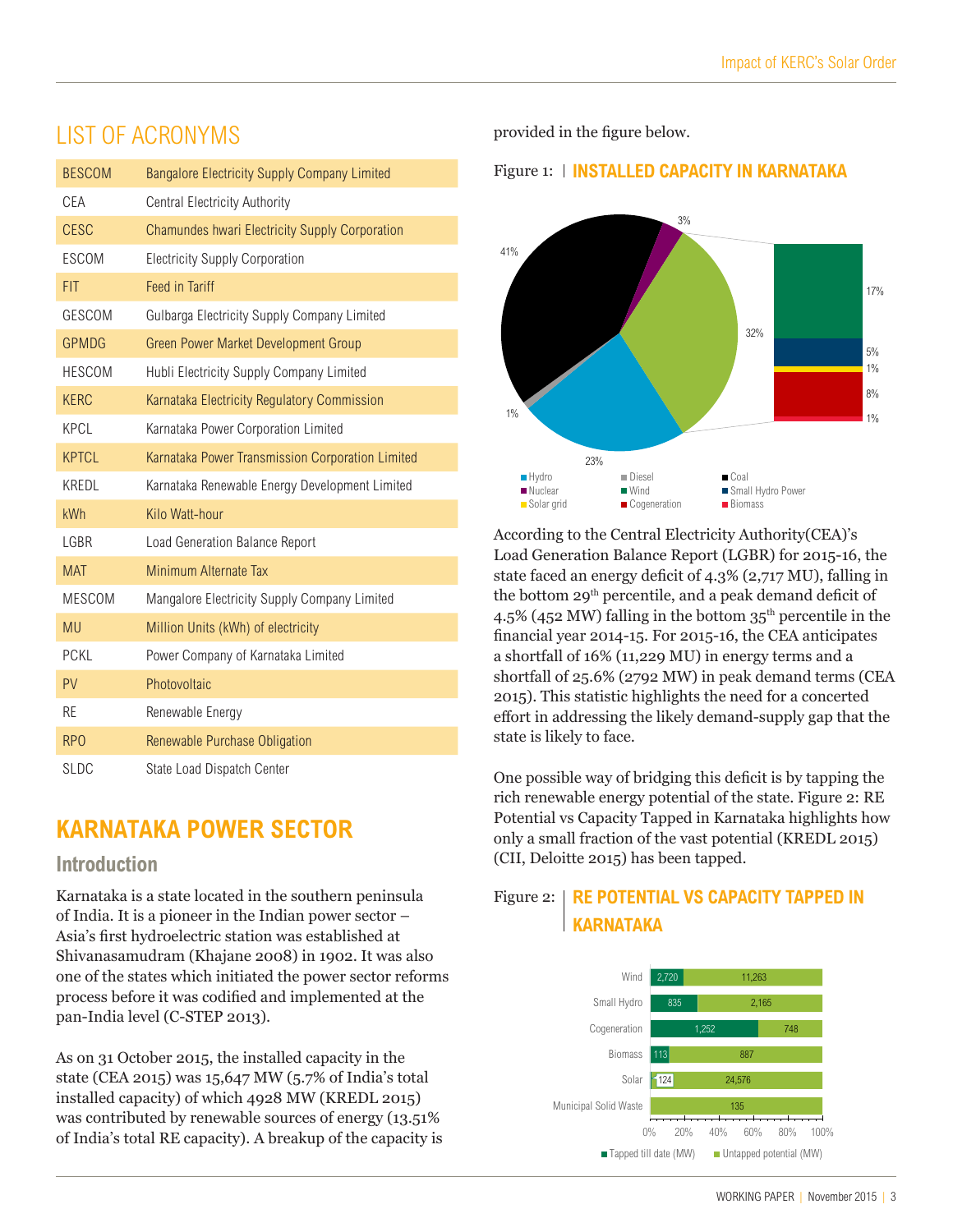1 As on October 2015, only 124 MW of solar power out of a total potential of 24,700 MW has been tapped. There are many reasons for this namely the historically prevalent high prices<sup>2</sup>; grid usage charges that contribute to a higher landed cost at the customer's premises; and Karnataka's land conversion policy that introduced a long lead time for projects.

If these issues are resolved, and the capacity is fully exploited, Karnataka could meet nearly one fourth of India's 100,000 MW solar target (Kapoor 2015) which is to be achieved by 2022.

#### **Institutional Structure**

The overall responsibility for the power sector in Karnataka lies with the Department of Energy, Government of Karnataka. Figure 3: Organizations in Karnataka Power Sector represents the organizations involved in functions from electricity generation to transmission, distribution and utilization in the state.

In addition to the organizations listed in Figure 3: Organizations in Karnataka Power Sector, there is Power Company of Karnataka Limited (PCKL), a special purpose vehicle to supplement the efforts of KPCL in adding capacity to the state. PCKL does this mainly through long term contracts under various models. However it has also taken up short term power procurement activities in order to bridge the short term demand supply gap.

The autonomous KERC serves as the sector regulator with chief functions including that of regulating all aspects of the electricity sector in the state in an objective, professional and transparent manner; safeguarding consumers' interests and ensuring reliable, low cost power supply as a basic input for the economic and social development of the state.

### **State Policies Pertaining to Renewable Energy**

Developments in renewable energy have been broadly guided by policies issued by the Government of Karnataka and the resultant regulations issued by KERC. It is normal practice for these developments to evolve with time and be influenced by technological changes, hurdles faced by different stakeholders, and the achievements of targets. This section provides a snapshot of the regulatory and policy evolution in the state with respect to renewable energy in general, and solar energy in particular.

#### **FIGURE 3 | ORGANISATIONS IN KARNATAKA POWER SECTOR**

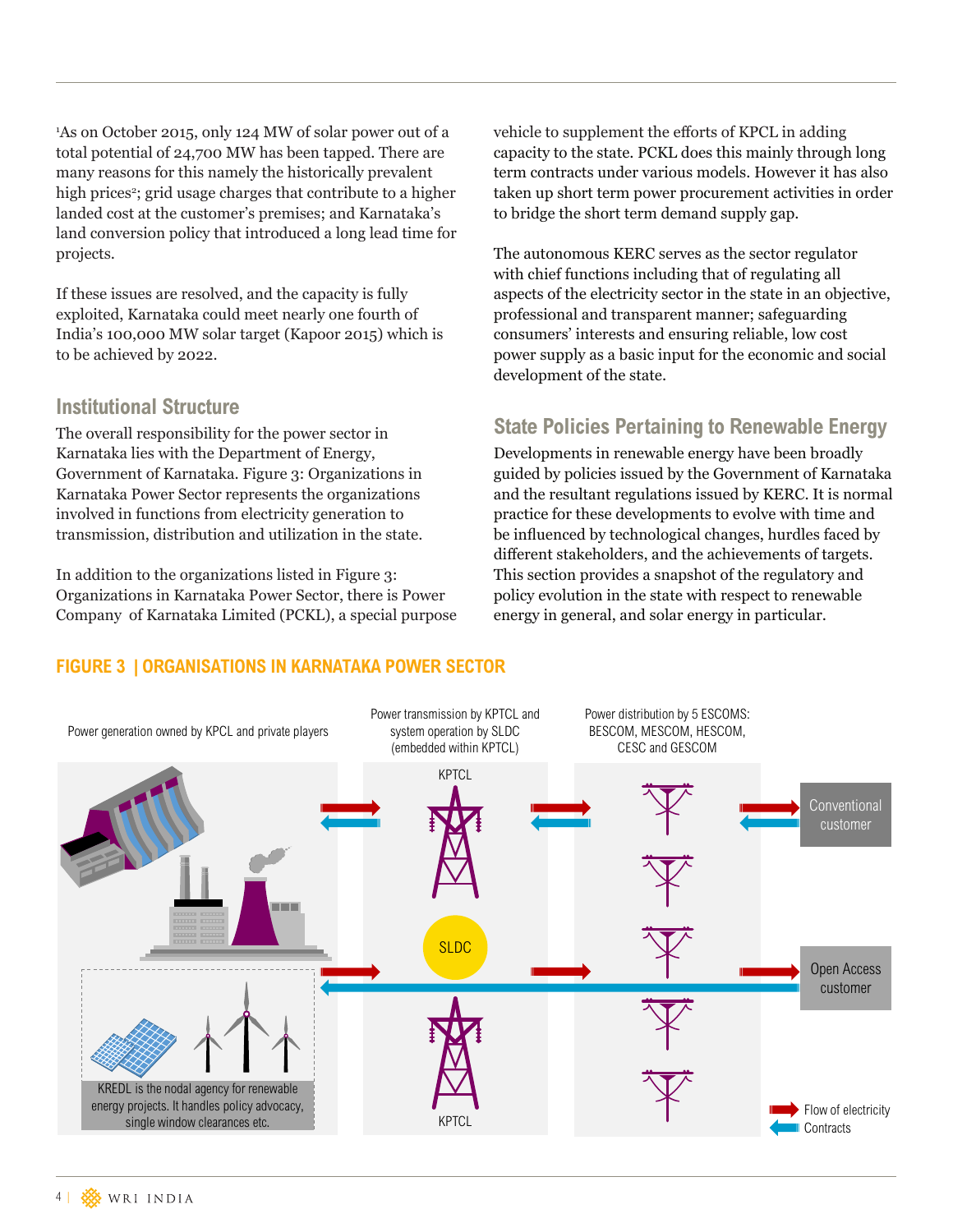#### Figure 4: **SUMMARY OF RE POLICIES IN KARNATAKA**

#### **KARNATAKA RENEWABLE ENERGY POLICY 2009-2014**

- First major policy issued by Government of Karnataka
- Targetted achieving 4326 MW of RE by 2014.
- Conferred industry status on RE development helped in ease of land procurement
- Extending incentives like FIT benefits, fulfilment of Renewable Purchase Obligations, banking facility for the projects, exemption from demand cut up to 50% of installed capacity for captive use

**KARNATAKA RENEWABLE ENERGY POLICY 2014-2020 (DRAFT)**

- Achievement under the previous policy regime was only 2104 MW against a target of 4326 MW
- The government recognized that there is significant scope for the state to achieve more by way of RE capacity addition considering the potential still to be tapped
- Envisages a mimimum addition of 3600 MW by 2020

#### **KARNATAKA SOLAR POLICY 2011-16**

• The policy envisaged a target of 200 MW up to 2015-16 solely through contracts with the utilities. The project selection was to be achieved through a competitive process with a tariff ceiling set in accordance with the KERC tariff Dated 13th July2010

#### **KARNATAKA SOLAR POLICY 2014-2021**

- Technological progress necessitated a relook at the capacity addition plans. Hence, the state government felt that it was necessary to aim aggressively for higher targets so that 3% of the total energy consumption of the state in 2021 came from solar energy
- One of the key features of this policy is the inclusion of third party and captive transactions under its ambit. The policy also opens up the possibility of initiatives like solar parks, grid tied canal corridor projects and grid connected solar with other renewable hybrid projects. This could benefit from a simple explanation.

### **Regulations and Orders Facilitating Renewables**

In addition to the policies issued by the state government, the regulator (KERC) has also issued regulations and orders that have helped in the growth of renewable energy in the state.

#### **Obligations upon distribution licensees**

The KERC issued the KERC (Power Procurement from Renewable Sources by Distribution Licensee) Regulations, 2004 (KERC 2004) by which distribution licensees were mandated to procure a minimum 5% and a maximum 10% of electricity from renewable energy sources expressed as a percentage of its total consumption in a year. This was amended in 2011, 2012 and 2015 (draft), and currently, different levels of solar and non-solar obligations are proposed for the period from FY 2015-16 to FY 2019-20

for each distribution company in Karnataka (KERC 2015).

#### **Ease of grid usage**

In line with the specifications of the Electricity Act 2003, KERC issued the Karnataka Electricity Regulatory Commission (Terms and Conditions for Open Access) Regulations, 2004 (KERC 2004). This allows open access users to use the intra-state transmission and /or distribution systems of licensee(s) in the state for wheeling the power contracted from an independent generator3 . Thus, consumers (who meet certain criteria) can look for alternate sources of power (including renewable energy generators) and not be dependent solely on the distribution licensee for its electricity requirements. Renewable energy providers (like other generators) seeking open access are expected to pay the following charges:

- Transmission charges if the transmission network is used
- Wheeling charges for use of the distribution system  $\blacksquare$
- $\mathcal{L}_{\text{max}}$ Cross subsidy surcharge
- Additional surcharges payable to the distribution  $\mathcal{L}_{\mathcal{A}}$ licensee as may be allowed by the regulatory commission
- $\mathcal{L}_{\mathcal{A}}$ Charges for arranging backup supply from the grid
- Charges for deviation from the agreed schedule of consumption
- Scheduling and system operation charges **In the**
- Reactive power charges  $\mathcal{L}_{\mathcal{A}}$

This regulation has been amended in 2006 and 2014.

#### **Fiscal and tax incentives**

The Government of Karnataka's extant solar policy offers fiscal incentives by way of tax concessions in line with the Karnataka Industrial Policy under the following heads: entry tax, stamp duty and registration charges. In addition, industrial consumers who contracted solar energy through third party/captive transactions were allowed, subject to the regulator's approval, corresponding pro-rata reduction in contract demand.

This is over and above the tax incentives offered by the Central government (PwC 2015) which is as follows:

- An income tax holiday for 10 consecutive years for the  $\mathcal{L}^{\mathcal{A}}$ project (however, a Minimum Alternate Tax (MAT) of 20% would apply)
- Accelerated depreciation of 80% on solar and wind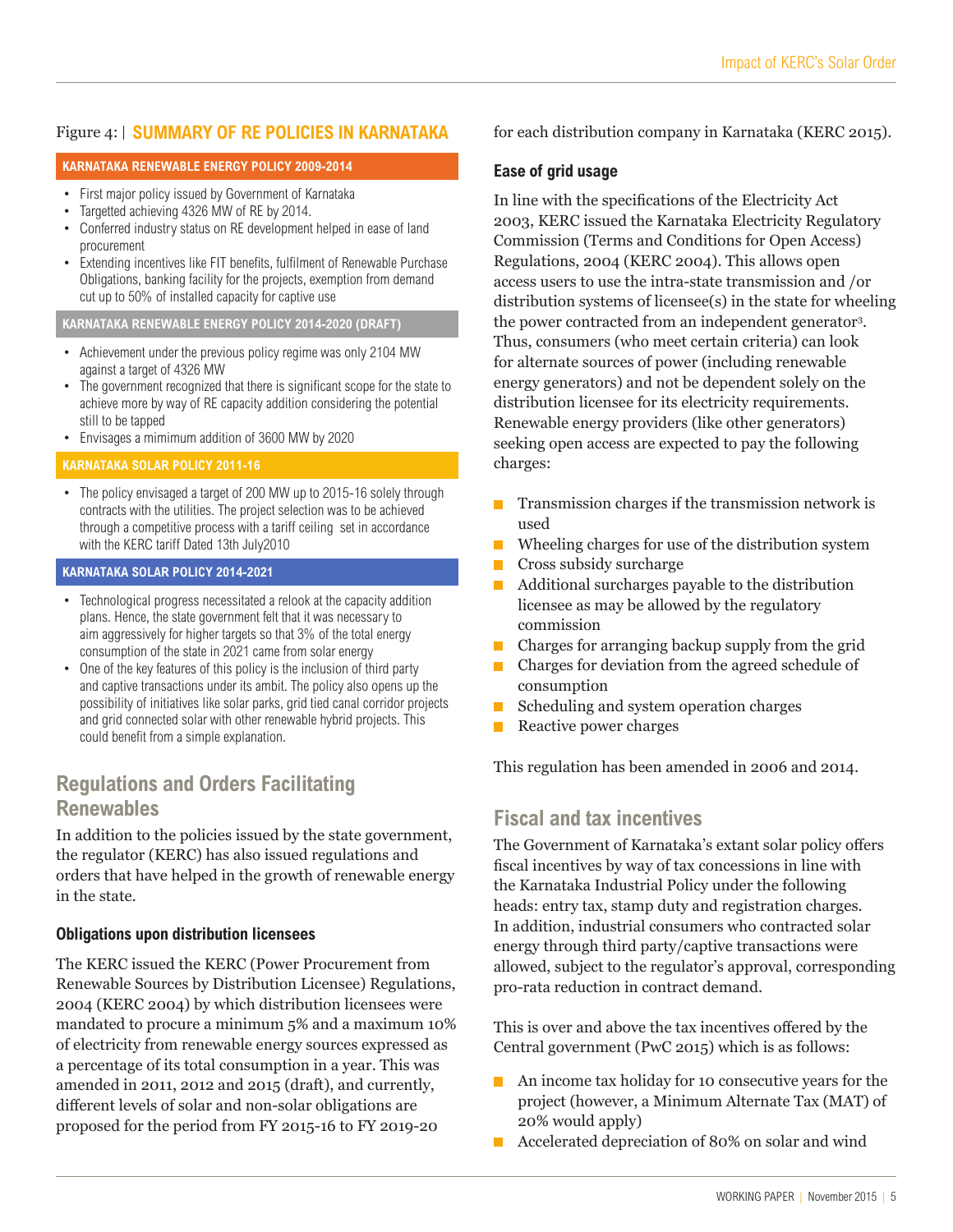#### assets

- Deemed export benefits for manufacturers that support the Renewable Energy (RE) sector
- Duty concessions and exceptions to the RE sector

### **Specific Orders for Solar Energy**

In addition to the regulatory framework aimed at facilitating the growth of renewables, there are a few orders that the KERC has issued specifically for grid connected solar power plants covering the following subjects:

- Tariff for grid interactive megawatt scale solar power plants selling their output to the utility (KERC 2015)
- Standard formats for power purchase agreements (KERC n.d.)
- Introduction of banking facility (KERC 2013)
- Determination of wheeling charges, banking charges and cross subsidy surcharge (KERC 2014)

This working paper proposes to discuss the order 'Determination of wheeling charges, banking charges and cross subsidy surcharge' and assess the impact that it has had on planning, execution and commissioning of grid connected solar power projects.

## **KERC ORDER ON WHEELING CHARGES, BANKING CHARGES AND CROSS SUBSIDY SURCHARGE FOR SOLAR POWER GENERATORS**

As part of the annual tariff setting process in Karnataka, the wheeling, banking and cross subsidy surcharges of the utility are reviewed and sometimes revised. While the wheeling and banking charges remained the same over the last few years, the cross subsidy surcharge showed significant variation.

Our interactions revealed that even though solar energy generators were exempted from these charges, the fact that the topic was discussed every year led to uncertainty, and was one of the factors that affected the pace of investments in the solar sector in the state.

In an order issued on 10 October 2013 concerning "*Determination of Tariff for grid interactive solar power plants including rooftop and small solar photovoltaic power plants*", the KERC had decided not to levy any wheeling and banking charges, or cross-subsidy surcharge on solar generators who sell electricity through the open access route within the state.

This decision was taken to enable, to the extent possible, solar power producers to be competitive in the market. The tariff applicable at that time (2013) for solar PV power plants (KERC 2013) was  $\bar{\tau}$  8.40/kWh while the industrial and commercial tariffs respectively were  $\bar{\tau}$  5.65/kWh and  $\bar{\tau}$ 7.25/kWh (in the BESCOM license area (KERC 2014)) and ₹ 5.65/kWh and ₹ 7.05/kWh (in the license area of other ESCOMS) (KERC 2014). Subsequently, the Commission clarified that this exemption was available to solar power plants that were commissioned before 31 March 2018.

Following this order, the KERC received representations from stakeholders including corporate members of the Green Power Market Development Group )(details in Box 1.0), requesting for exemption from wheeling, banking and cross-subsidy surcharge for at least the period of debt repayment, which typically ranged from 10-15 years. The argument put forth by the stakeholders was that the solar auctions conducted by the central and state governments had clarity on all applicable charges for a period of 25 years. This made the cash flows transparent and hence the projects were more amenable to be funded. In the case of Karnataka, an absence of such long-term clarity was preventing financial institutes from funding solar power projects which were selling power through captive and third party open access routes.

The Commission recognized two clear trends that were moving in opposite directions– retail supply tariff was increasing year on year, and solar power tariff was following a decreasing trend mainly due to gains in the technological and business sphere (i.e. scale of manufacturing and fiscal innovation). The Commission therefore envisaged a key role for solar Photo-Voltaic (PV) in the state's electricity mix.

Juxtaposed against this were the limited solar capacity additions in the state and the ensuing need to encourage solar power generation. It was the Commission's view that solar energy generation had to be promoted through both the available channels – sale to the ESCOM and direct sale through open access to the end consumers. The existing tariff setting mechanism provided visibility for the sale of solar energy to ESCOMs for a period of 25 years. On the same lines, the Commission was of the view that for third party open access transactions, concessional charges may need to exist for a greater duration so as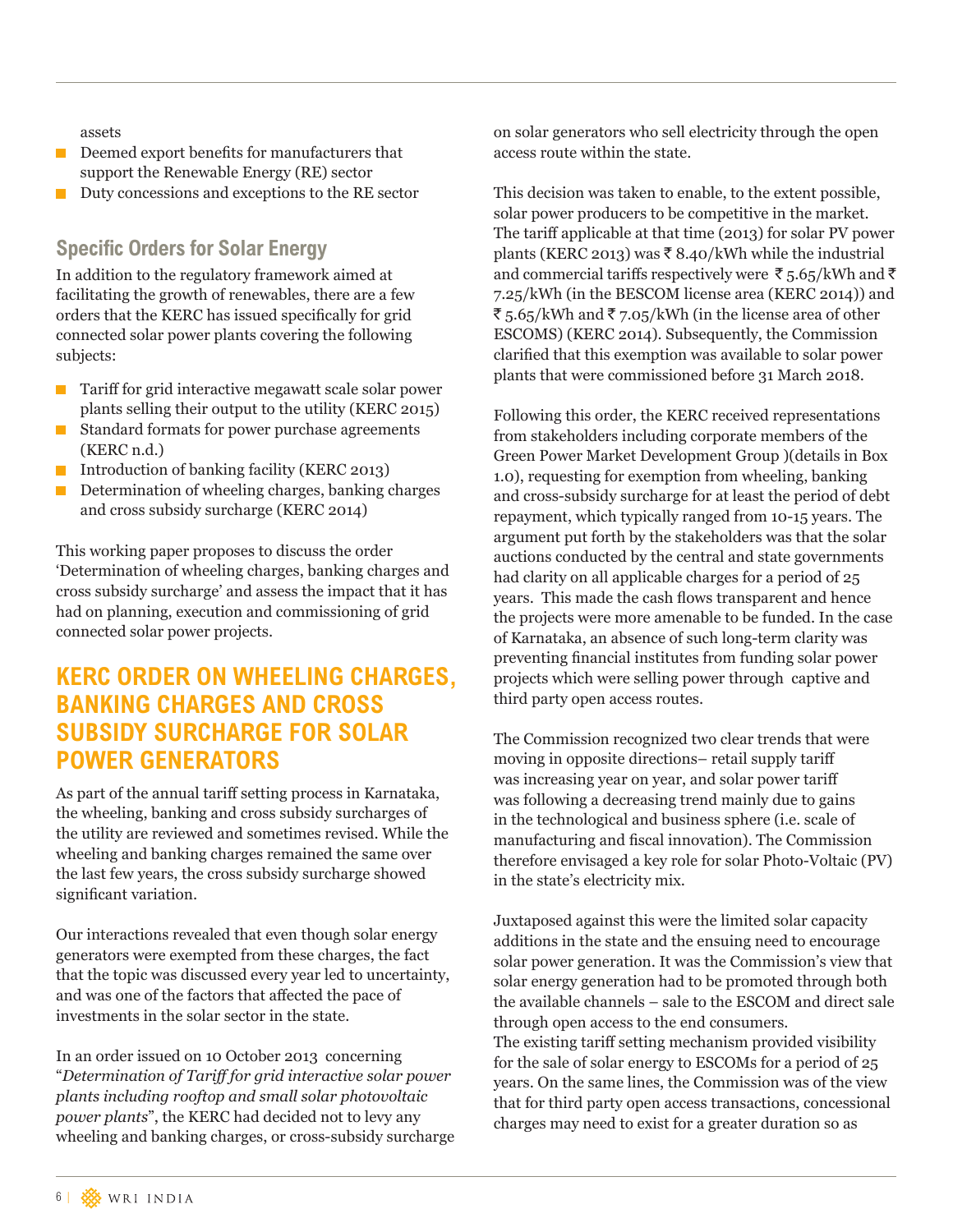to enable investors to secure funding from financial institutions.

In light of the above background, the Commission issued a discussion paper on 7 July 2014 to elicit views from the sector stakeholders on the duration of the proposed exemption from grid usage charges for solar power plants, and whether nominal grid usage charges should be levied instead of a complete exemption.

A public hearing to seek the views of the concerned stakeholders was conducted on 31 July 2014. The Commission subsequently opined that:

- $\blacksquare$  The state was a long way from fulfilling its solar energy generation potential. At the time of delivering the order, the ESCOMs in the state were not able to even source 0.25% of their total energy purchase through solar (this was the prevailing RPO level at that time in Karnataka). The Commission stated that only 41 MW of solar was operational at that time with 250 MW more in the pipeline, most of which was being sold to the ESCOMs. The Commission observed that solar power generation use by captive and third parties through the open access route had not come up on a large scale and hence there was a need to promote solar power use by such entities within Karnataka to help the overall solar sector in the state.
- There was an established precedence in this matter. For other renewable sources of energy, the Commission had, on 4 July 2014 issued orders extending the concessional wheeling and banking benefits for a period of 10 years effective from the date of commercial operation, provided that the date was before 31March 2018.
- $\blacksquare$  A reduction in capital costs which would make solar competitive even with the other renewable sources of energy was possible in the next 3-4 years. Hence this exemption would be useful for projects to be competitive during this phase.

Considering the above factors, the Commission, on 18 August 2014 passed the order number S/03/01 called "*Wheeling Charges, Banking Charges & Cross Subsidy Surcharge for Solar Power Generators*", whereby – *All solar power generators in the State achieving commercial operation date (CoD) between 1 April 2013 and 31 March 2018 and selling power to consumers within the State on open access or wheeling shall be exempted from payment of wheeling and banking charges and cross subsidy surcharge for a period of ten years from the date of commissioning. This is also* 

*applicable for captive solar power plants for selfconsumption within the State.*

*Captive solar power plants opting for Renewable Energy Certificates shall pay the normal wheeling, banking and other charges as specified in the Commission's Order dated 9 October 2013.*

# **INITIAL IMPACT OF THE KERC ORDER ON SOLAR GENERATION PROJECTS**

From the discussions in the preceding sections, it is clear that the Commission's intent behind the order was to catalyse the development of the solar PV sector in Karnataka by encouraging third party open access and captive power transactions, in addition to the traditional route of energy sales to the ESCOMs.

Further, since October 2013 when the issue was initially discussed, grid connected solar PV tariffs have fallen to the range of  $\bar{z}$  6-6.50/kWh<sup>4</sup>. At the same time the retail tariffs for industrial and commercial consumers have risen to  $\bar{\tau}$  6.3/kWh and  $\bar{\tau}$  7.85/kWh respectively in the BESCOM license area (from the earlier  $\overline{5}$  5.65/kWh and  $\overline{5}$  7.25/kWh) (KERC 2015); and  $\bar{\tau}$  6.15/kWh and  $\bar{\tau}$  7.65/kWh respectively in the non-BESCOM licensee areas (from the earlier  $\overline{\mathfrak{c}}$ 5.65/kWh and  $\bar{z}$  7.05/kWh<sup>)</sup> (KERC 2015).

From this, it seems that the economic case for adopting solar energy into a company's energy mix is becoming more evident. Solar PV tariff is on a downward trajectory while the retail tariffs in some circumstances even exceed the solar PV rates. WRI is of the opinion that this factor, coupled with the exception granted by the KERC order and the growing awareness of the benefits of environmentally friendly power production should result in a significant uptake in the number of solar projects – in the planning stage at the very least if not at the stage of commissioning or commercial operation.

Consider the case of a Commercial category consumer of BESCOM who is located in the municipal limits of Bangalore. Such a consumer will be labelled as a High Tension (HT) 2b (i) consumer in the tariff schedule. Such a consumer pays BESCOM a tariff of  $\overline{5}$  7.55/kWh for consumption between 0 to 200,000 kWh and from the 200,001<sup>st</sup> kWh, pays ₹7.85/KWh (KERC 2015).

Assume a solar generator which is able to generate solar energy at  $\bar{\tau}$  6/kWh at its generation bus-bar. Consider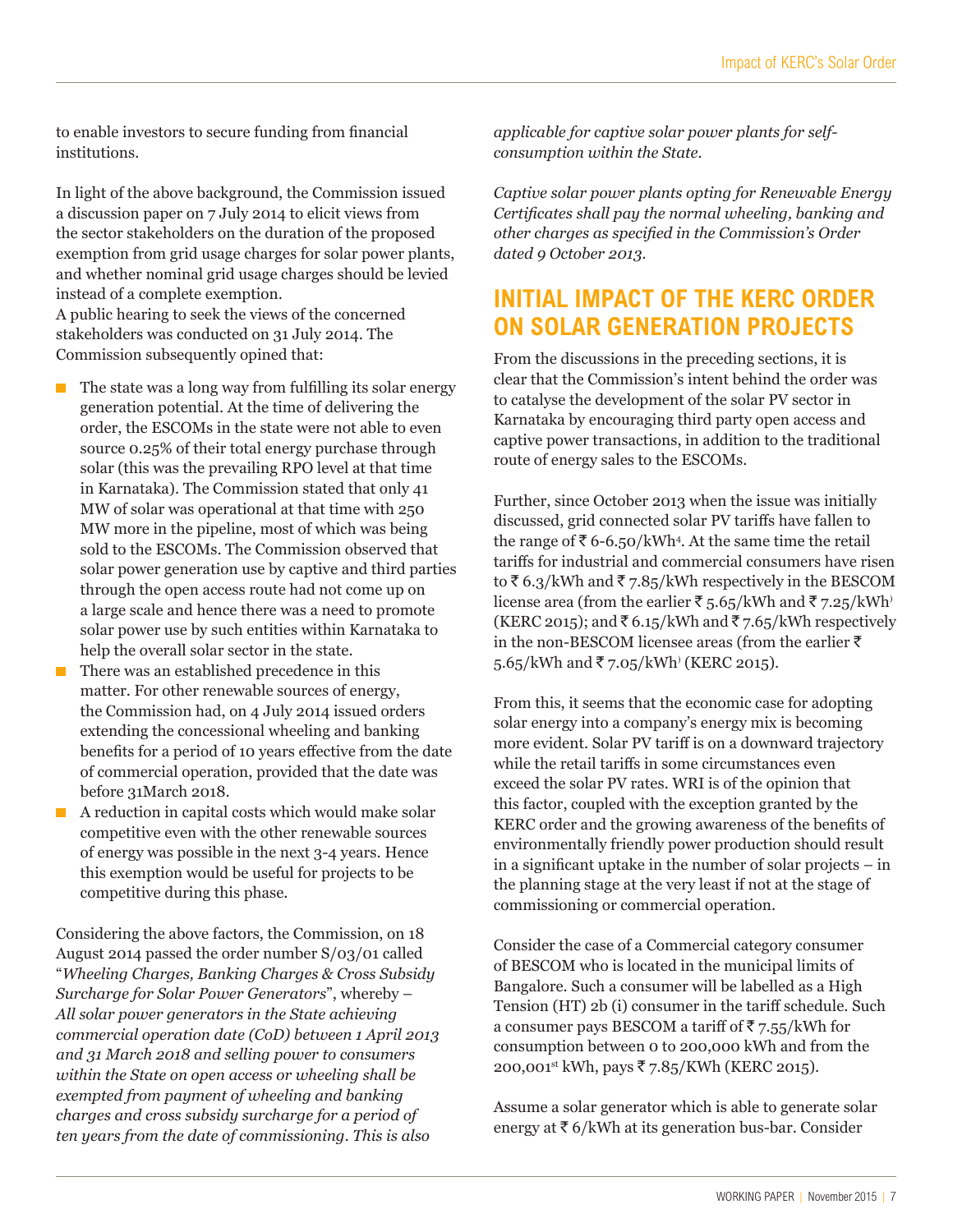a transmission system charge of  $\bar{\tau}$  0.16/kWh and a loss of 3.88% in the system (KERC 2015). At the BESCOM network level, the corresponding wheeling charges and loss are  $\bar{\tau}$  0.40/kWh and 12.28% respectively. Also consider wheeling and banking charges of 5% of energy input and 2% of energy input respectively for the distribution system (KERC 2015).



#### Figure 5: **LANDED COSTS PER KWH**

The first bar illustrates the case where the grid usage charges have not been waived off by the KERC. In this case, it can be clearly seen that the landed costs at the customer premises are not competitive with the rates offered by BESCOM.

Consider a case where the grid usage charges are waived. The effect can instantly be seen – solar energy is extremely competitive and can provide sustained savings for this category of customer.

### **What This Study Aims to Achieve**

At the time of issuing the order, only 41 MW of solar projects were commissioned in the state. Since then, the installed capacity of solar projects has grown to 124 MW. (KREDL 2015)

This study assesses the influence that the order has had on the number of projects being commissioned/approved/

planned/conceptualized in the state through the third party open access route. The study also tried to capture the factors that are still hindering the large scale corporate adoption of solar energy.

This research also aims to identify questions to be deliberated upon and probably answered at a later date. For example, during the public hearing held before the order was issued, BESCOM had suggested that cross subsidy surcharge be reintroduced at a later stage once the solar installations have reached a certain capacity. Understanding what this capacity is and what are the triggers which can initiate a review would be useful questions to deliberate upon to ensure that there is consistency and adaptability in policy formulation.

This research can inform regulators, utilities, and companies either interested in selling solar energy to the grid or buying solar energy through the open access route. For example:

- **KERC** understands the impact of its regulation and uses this analysis while framing future decisions.
- **BESCOM** and KREDL track upcoming and commissioned solar projects (through the open access route) accurately to help in informed policy making.
- **GPMDG** members and other companies use this analysis in their internal and external conversations with state planners / administrators and are influenced to set up/contract solar energy under the third party open access route.
- Other state utilities/regulators use this as a guideline while framing regulations to encourage the growth of solar energy in their respective states.
- National policy makers gain insights on designing effective national policy that achieves the 100 GW solar target by 2022.

### **Methodology**

This research triangulated relevant data from KREDL the state nodal agency for renewable energy, BESCOM the utility for Bangalore city and few surrounding areas, solar project developers and consumers who contract solar energy. To help answer questions, we conducted structured interviews with the following set of stakeholders.

- **KREDL**  $\mathcal{L}^{\text{max}}$
- Corporate members of GPMDG who were likely to buy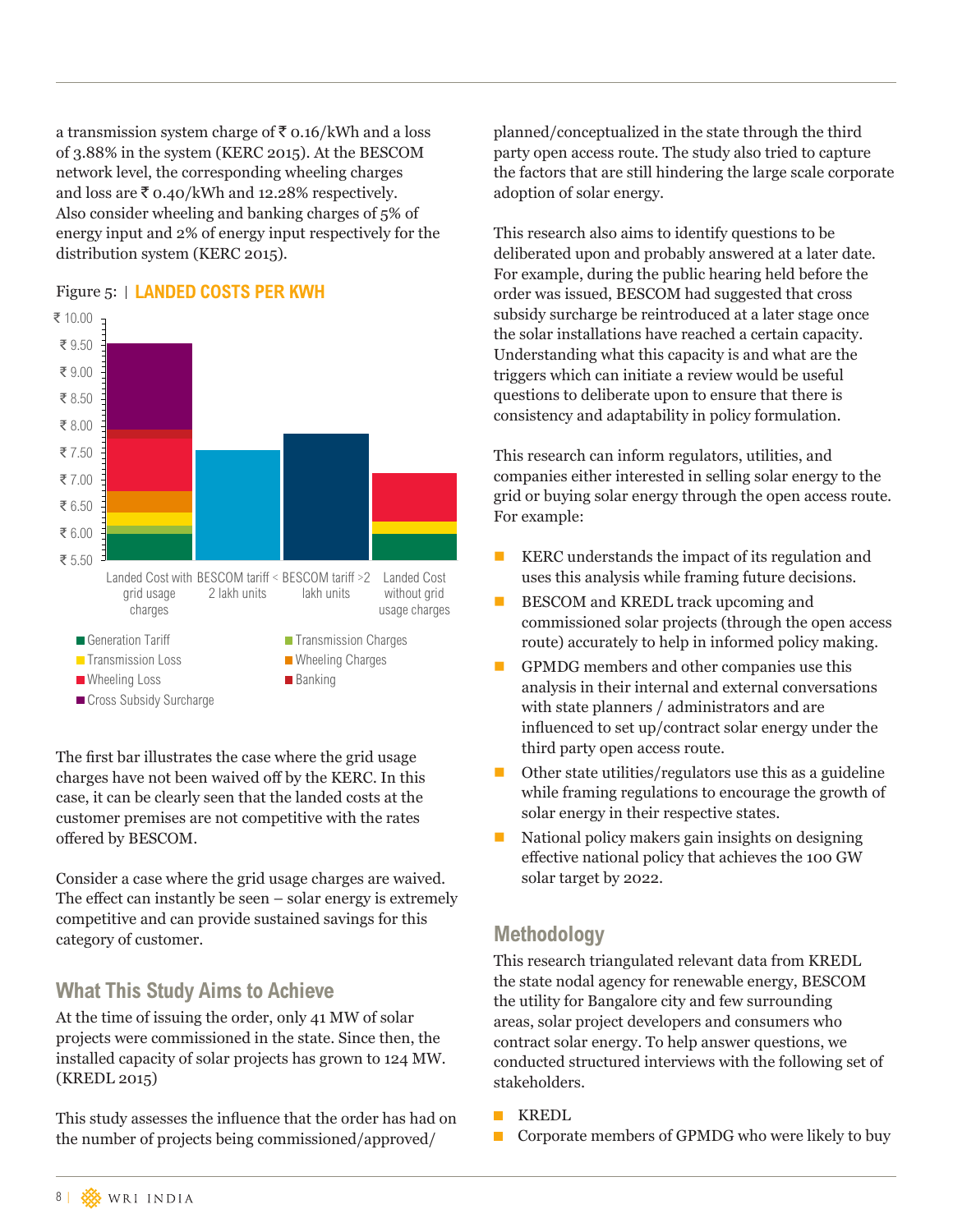solar power

- Solar power plant developers  $\Box$
- **BESCOM**

Secondary research consisted of collating relevant statistics from the BESCOM and KREDL websites. The questionnaires used during the interactions with the different stakeholders are included in Annexure 1 – Questionnaire Used for Interviews.

#### Table 1: **SUMMARY OF RESPONSES FROM STAKEHOLDERS**

### **Research Findings**

#### **Primary research**

As part of this research, we met with/spoke to two developers and three consumers. Two more developers didn't want to comment; one developer and two consumers did not respond to our request for comments. Nearly all stakeholders requested anonymity and their request has been honoured.

| <b>STAKEHOLDER</b><br><b>NAME (MADE</b><br>ANONYMOUS UPON<br><b>REQUEST IN SOME</b><br>CASES) | PERCEPTION REGARDING THE<br><b>ORDER</b>                                                                                                                                                                                                                                                                                                                                                                                                                  | <b>OBSERVED IMPACT</b>                                                                                                                                                                                                                                                                                                                                                                                                                             | <b>CONSUMER</b><br><b>CATEGORY</b>                                     | <b>INDICATIVE</b><br><b>CAPACITY</b><br>(MW) OR<br>ENERGY (MUS)                                                           | <b>LIKELY DATE</b><br>OF SUPPLY<br><b>COMMENCEMENT</b>       |
|-----------------------------------------------------------------------------------------------|-----------------------------------------------------------------------------------------------------------------------------------------------------------------------------------------------------------------------------------------------------------------------------------------------------------------------------------------------------------------------------------------------------------------------------------------------------------|----------------------------------------------------------------------------------------------------------------------------------------------------------------------------------------------------------------------------------------------------------------------------------------------------------------------------------------------------------------------------------------------------------------------------------------------------|------------------------------------------------------------------------|---------------------------------------------------------------------------------------------------------------------------|--------------------------------------------------------------|
| <b>BIAL</b>                                                                                   | Makes it more viable to enter into PPA<br>for solar energy.                                                                                                                                                                                                                                                                                                                                                                                               | Already receive very highly reliable<br>power from BESCOM<br>Going in for third party transactions<br>must make sense both from<br>reliability and the cost perspective<br>Wind is not economical without<br>requisite shareholding as per group<br>captive norms.<br>For a pure Open Access transaction,<br>solar is preferred - the order<br>makes it easier to convince the<br>management; process initiated for<br>procurement of solar energy | $HT -$<br>Commercial<br>(non BBMP<br>areas)                            | 20 Mus<br>(corresponding<br>to approximately<br>11.5 MW @<br>20% PLF)                                                     | 6 months from date<br>of PPA signing -<br>approximately 2016 |
| Leading beverage<br>manufacturing<br>corporation                                              | Order is more useful for solar<br>developers and commercial customers.                                                                                                                                                                                                                                                                                                                                                                                    | Have been approached by two<br>developers. However, as an<br>industrial user, wind is the preferred<br>option due to better economics.                                                                                                                                                                                                                                                                                                             | $HT -$<br>industrial                                                   | No                                                                                                                        |                                                              |
| <b>Technology Major</b>                                                                       | A very positive order which provides<br>long term visibility.                                                                                                                                                                                                                                                                                                                                                                                             | Process initiated for procurement of<br>solar energy through open access.                                                                                                                                                                                                                                                                                                                                                                          | 1 facility HT-<br>Commercial<br>and 1 facility<br><b>HT</b> industrial | Approximately<br>10 MWhr                                                                                                  | Q3 to Q4 of FY 2016                                          |
| Former officer in a<br>prominent developer                                                    | Mixed views - policy certainly could<br>have been extended for 20-25 years.<br>Will not make sense for industrial<br>consumers.                                                                                                                                                                                                                                                                                                                           | Observed more enquiries; but not<br>seen further activity on the ground.<br>Capacity addition hampered by<br>difficulties in land acquisition.                                                                                                                                                                                                                                                                                                     | <b>NA</b>                                                              |                                                                                                                           |                                                              |
| Developer backed by a<br>prominent PE fund                                                    | The order is revolutionary; it effectively<br>equates the seller's revenue and the<br>buyer's cost. There is bound to be<br>a lead time in which the ecosystem<br>adapts. Hence, the impact on the<br>ground is likely to be seen only in the<br>next financial year (FY 16).<br>Infrastructural challenges can affect<br>progress-land acquisition especially<br>is a major challenge.<br>Consumers are also only now opening<br>up to longer term PPAs. | Executed 2 PPAs and expected to<br>commence supply in March 2016.                                                                                                                                                                                                                                                                                                                                                                                  | <b>NA</b>                                                              | 15 MW by<br>March 2016<br>(out of a total<br>capacity of 35<br>MW).<br><b>Additional 50-</b><br>70 MW in the<br>pipeline. | <b>NA</b>                                                    |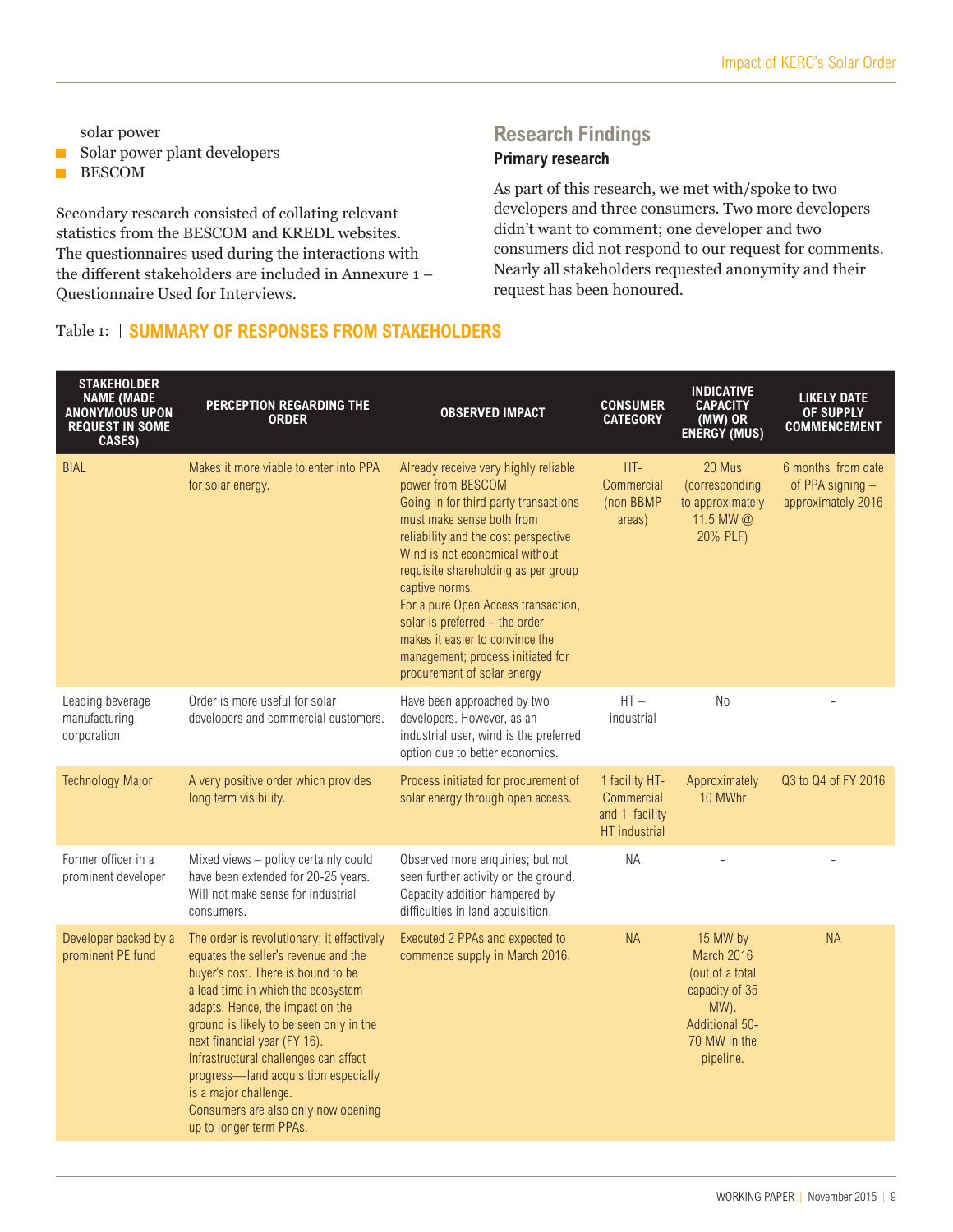The summary of the interviews is given below.

- **Perception All the respondents felt that the order** was a landmark one and was positive for the sector. It makes it more viable for companies to enter into a bilateral power purchase agreement (PPA) without the need to take an equity stake in the generating plant (a key criteria for captive power plants). This is a roundabout alternative and hence this order saves a lot of time and effort for all stakeholders.
- Usefulness—Users who fall under the industrial tariff category do not see much rationale to go in for solar as the price differential is not very attractive. Hence the uptake in this category will be limited. However, commercial tariff users will definitely benefit because of the favourable price differential.
- Action on ground As on October 2015, only 3 MW of solar energy is being consumed through the open access route. Interviews indicate that approximately 100 MW could come online by the end of FY 16 (31 March 2016); procurement/ project development for the concerned projects is underway.
- Challenges to achieving rapid scale-up of solar  $\blacksquare$ installation – Respondents identified two major challenges (a) ease of availability of land for setting up projects (b) consumer ambivalence to long term Power Purchase Agreements (PPAs) due to intraorganizational constraints.

The detailed responses are tabulated in Table 1.

#### **Secondary research**

Based on the analysis of data available on the KREDL website, the following categories of solar projects that have been commissioned up to 31 March 2015 is drawn up:

### Table 2: **SOLAR PROJECT CATEGORIZATION AS PER KREDL**

| <b>CATEGORY</b><br>OF PROJECT | <b>DEVELOPER</b>      | <b>OFF-TAKER</b>                                      | <b>CAPACITY</b><br>(MW) |
|-------------------------------|-----------------------|-------------------------------------------------------|-------------------------|
| Government<br>projects        | KPCL                  | State ESCOMs                                          | 14                      |
| RPO projects                  | Private<br>Developers | State ESCOMs                                          | 69                      |
| RPO projects                  | Private<br>Developer  | Private party through<br>captive/open access<br>route | 1                       |

In addition, an in-person meeting with KREDL indicated that a further 17 MW has been commissioned since 31 March 2015. The statistics indicate the agencies under whose aegis the projects have been commissioned but do not indicate the off-taker details.

Going by the available numbers, solar transactions account for 1% of all open access/captive transactions within Karnataka.

In addition, an analysis of the open access data put out by BESCOM shows that predominantly wind Independent Power Producers (IPPs) are wheeling power to open access consumers.

WRI interacted with the Managing Director, BESCOM and the power purchase section of BESCOM to understand the current scenario with open access applications and if there have been any open access application submitted by solar energy generators.

In response, BESCOM provided us with the following statistics dated 31 July 2015.

### Table 3: **| OPEN ACCESS STATISTICS, BESCOM, JULY 2015**

| <b>CATEGORY</b>                         | <b>STATUS AS</b><br><b>ON JUNE</b><br>30 2015 | <b>JULY</b><br>2015<br><b>STATUS</b> | <b>CUMULATIVE</b><br><b>STATUS</b> | <b>CAPACITY</b><br>(MW) |
|-----------------------------------------|-----------------------------------------------|--------------------------------------|------------------------------------|-------------------------|
| Open access<br>applications<br>received | 53                                            | 7                                    | 60                                 | 310.35                  |
| Open access<br>cases<br>approved        | 48                                            | 7                                    | 55                                 | 280.55                  |
| Open access<br>cases<br>implemented     | 28                                            | 6                                    | 34                                 | 176.15                  |
| Open access<br>cases rejected           | 5                                             | 0                                    | 5                                  | 29.8                    |
| Open access<br>cases pending            | N                                             | O                                    | 0                                  | $\Omega$                |

Out of these applications, the only solar generator applicant who has opted for open access is Atria Power Corporation who has established a 3 MW solar thermal plant in Ranebennur Taluk, Haveri District of Karnataka (the license area of HESCOM). This power is wheeled to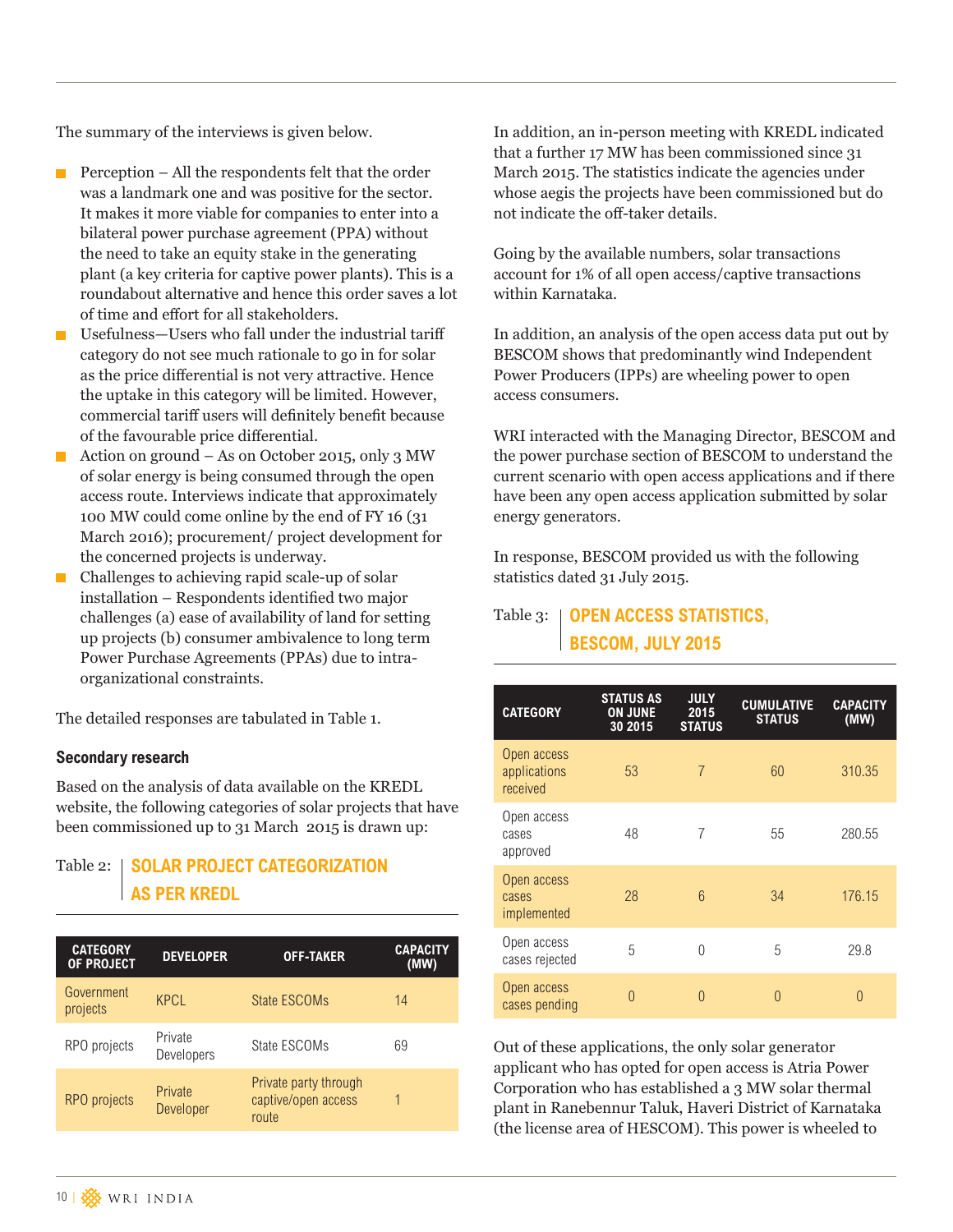Atria Hotel which is present in the BESCOM license area. According to BESCOM, the open access application was made in December 2014.

In summary, while the KERC order has provided a nudge towards solar projects coming up during the course of this financial year, there are other issues especially those concerning conversion of land from agricultural to nonagricultural use (where applicable) that the state has to resolve if it wants to quickly tap its vast solar potential. Also, a current quantum of 3 MW through open access implies that the utility will not be too worried about losing its high paying customers. However, if the expected capacity of 100 MW does come up by 31 March 2016, with the potential of more capacity being added, utilities could see more material impacts to their revenues.

## **NEXT STEPS**

This working paper has traced the circumstances that led to the KERC order number S/03/01 called "*Wheeling Charges, Banking Charges & Cross Subsidy Surcharge for Solar Power Generators*" dated 18 August 2014 being passed, and has attempted to capture the on-ground impact of the said order through secondary research and interviews with key stakeholders.

One important point that has emerged is the need for a consistent database across government agencies. For example, KREDL's website indicates that 1 MW of solar power is categorized under the open access route. Data on solar open access made available by BESCOM, however, indicates that 3 MW of solar thermal power is being wheeled across the licensees' networks. This 3 MW solar thermal project of Atria Power however, is categorized in the KREDL website as an RPO project allotted to GESCOM. Policy formulation depends heavily on the accuracy of data, and the key institutions of the state should evolve a mechanism of data validation and crossverification to ensure the same.

Through our research we have understood that there are

organizations in Karnataka who clearly spot merits in the order and have begun the process of contracting solar PV energy. Still, these are early days as far as substantive impact on the ground is concerned. The interviews conducted seem to indicate that it is only in the fourth quarter of FY 16 and beyond, that the true impact of this policy can be assessed.

In addition, waiver of grid usage charges alone is not a panacea for solar PV growth. There are other issues such as land acquisition and evacuation capacity that can stymie the growth of the sector. Hopefully, clarity on grid usage charges can spur stakeholders to look for similar decisive solutions to the other issues.

There are many angles to this research and we plan to build on this base to set up an open database to monitor the growth of the solar sector in the state. We would like to work closely with the government agencies to ensure that properly categorized data (with adequate privacy protection) is made available to stakeholders to stimulate action toward achieving Karnataka's solar potential.

Through this, we also aim to study the impact of open access for solar energy on the ecosystem, which will cover the financial impact on BESCOM's other grid users. It may be recalled that BESCOM had recommended that cross subsidy surcharge be reintroduced at a later stage once the solar installations have reached a certain capacity. Monitoring the growth of third party solar PV transactions will help determine the triggers for the next policy review by KERC. The outcome of this study will be useful for other states in India with solar energy potential. Timebound policies such as this, coupled with a robust and transparent tracking mechanism could help encourage the growth of the sector. In addition, a transparent updated data-set can help evolve policy with the requirements of a particular point of time in the future. Our research will help establish the vital role that the private sector has to play in achieving the national government's solar targets. This will also spur innovative models for utilities and private sector companies to collaborate in a win-win manner to scale up solar energy penetration.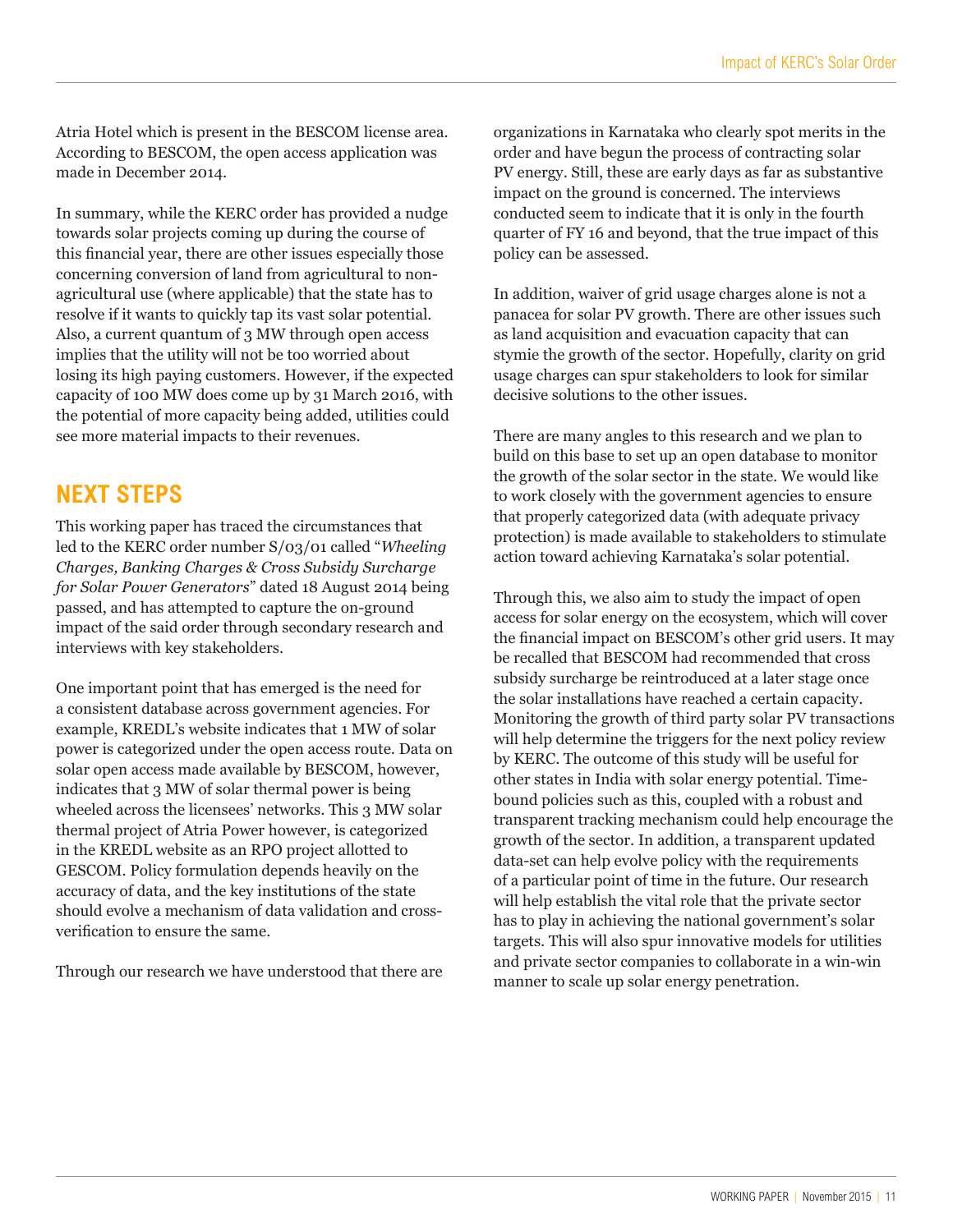# ANNEXURE 1 – QUESTIONNAIRE USED FOR INTERVIEWS

Questions posed to BESCOM

- 1 What are your general impressions about the order?
- 2 How many applications for open access have been received from solar developers and consumers following the order?
	- a Data on number of applications; capacity; approved; time line for transactions to commence
- 3 What category of consumers have been applying?
- 4 During the hearing while finalizing the order, BESCOM had recommended that the CSS be levied at a later date when the solar power generation increases.
	- a Is there a preset solar power generation (OA and Captive) threshold that BESCOM is going to monitor?
	- b How will BESCOM look to offset potential revenue losses until the level is reached? What are the areas where it sees possible savings?

#### Questions for consumers

- 1 What are your general impressions about the order?
- 2 Have you considered / planned for/ negotiated / contracted for solar energy?
- 3 If yes, please share the quantum with us (MW/ Mwh).
- 4 If yes, please also indicate whether your decision was a direct result of the order.
- 5 If you have not planned to procure solar, is it
	- a A general decision not linked to this order? If yes, please indicate your reasons OR
	- b Are there factors other than the ones mitigated through this order that you think are crucial? Please name the factors in order of priority (your point of view).
- 6 If you have gone ahead and made the procurement, could you please share with us:
	- a the expected savings over say 10 years?
	- b By when do you expect the electrons to flow?
	- c Tenure of the agreement

### Questions for KREDL

1 What are general impressions about the order?

- 2 How many applications to set up solar plants have been received from solar developers following the order?
	- a Data on number of applications; capacity; approved; time line for transactions to commence
- 3 Please share with us the locations of these plants.
- 4 How many developers have reached out to you for initial discussions? (not reached the stage of submitting the application)

### Questions for developers

- 1 What are your general impressions about the order?
- 2 How many enquiries have you received from customers following the order? a Quantum? Time line?
- 3 How many of these enquiries have converted into committed orders?
- 4 What is the time line for setting up these plants?
- 5 How many of the enquiries in your view are a direct result of the KERC order?
- 6 What are the other factors that customers use to evaluate their decision?

# NOTES

- 1. The wind potential for Karnataka shown in the graph in Figure 2 corresponds to the resource assessment undertaken with a hub height of 80 m. However, recent studies conducted by the National Institute of Wind Energy (NIWE) indicates that this could possibly go up to 55,857 MW (http://niwe.res.in/department\_wra\_100m%20agl.php). However, as KREDL has not yet officially adopted the new figures, this publication refers to the old potential numbers.
- 2. This factor has seen a tremendous improvement with a dramatic decline in prices over the last 3-4 years.
- 3. Independent generators or Independent Power Producers (IPPs) are generators that are typically owned by private sector entities and are typically free to sell their power to utilities or other private parties.
- 4. Based on recent tariff numbers that WRI has evaluated. We have also considered the recent aggressive bids ranging from  $\overline{\mathfrak{e}}$ 4.63-5.15/kWh in Andhra Pradesh and Madhya Pradesh respectively. However, these are utility scale large capacity projects. It is more realistic in third party contracts where capacity will be sold incrementally for tariffs to be closer to  $\overline{\xi}6$  per kWh.

# REFERENCES

- 1. CEA. 2015. "All India Installed Capacity (in MW) of Power Stations." CEA. October. Accessed November 2015. http://www.cea.nic.in/reports/ monthly/installedcapacity/2015/installed\_capacity-10.pdf.
- 2. CEA. 2015. Load Generation Balance Report 2015-16. New Delhi: Central Electricity Authority, Ministry of Power, Government of India.
- 3. CII, Deloitte. 2015. Solar Power in Karnataka Charting the path for a bright future. Knowledge Paper, Bangalore: Deloitte.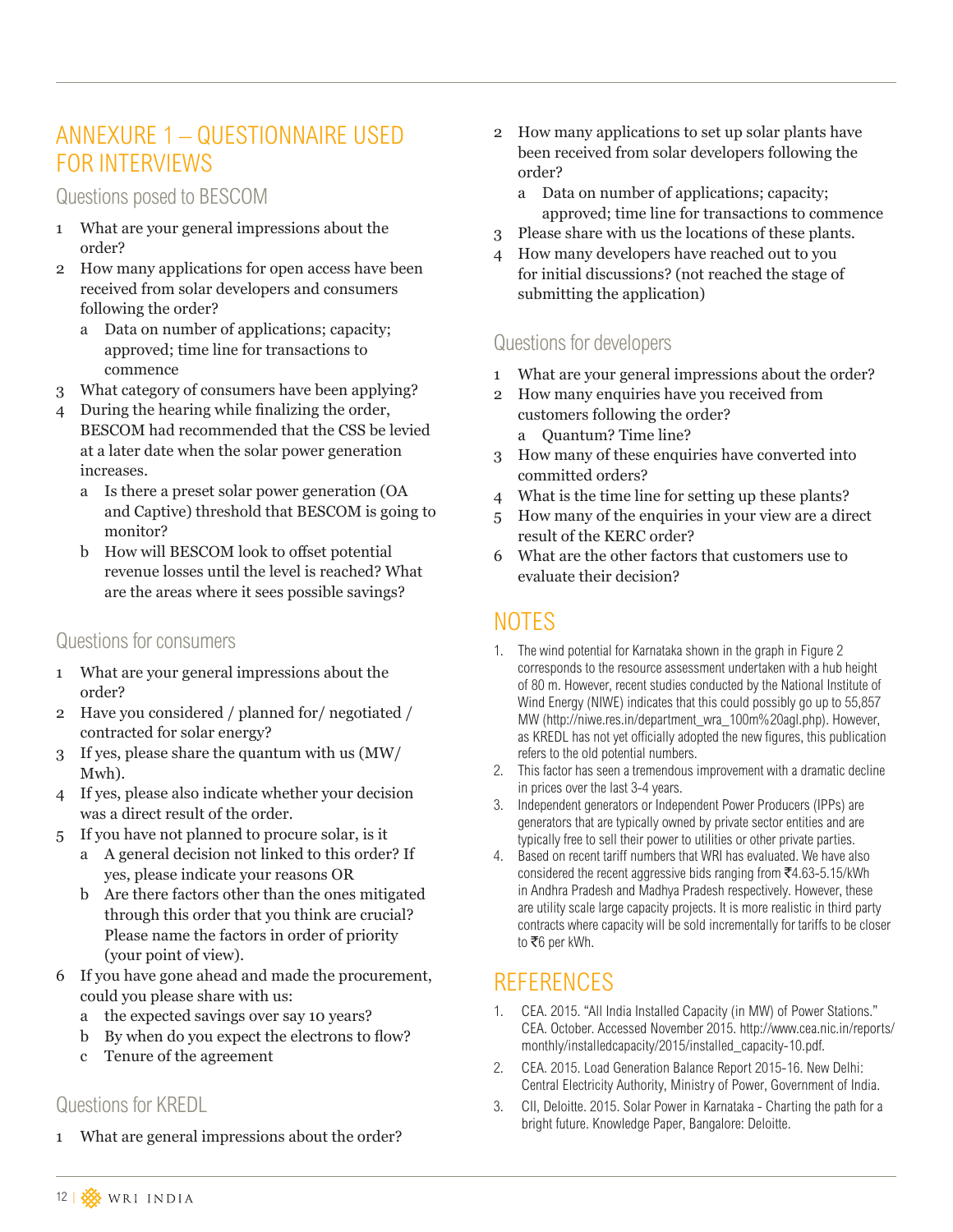- 4. C-STEP. 2013. "Karnataka's Power Sector Roadmap for 2021-22." C-STEP. July. Accessed November 2015. http://shani.cstep.in/sites/default/files/ CSTEP\_Karnataka%20Power%20Sector%20Roadmap%202021-22\_ Wind%20Power.pdf.
- 5. Kapoor, Tarun. 2015. "100000MW-Grid-Connected-Solar-Power-Projectsby-2021-22." MNRE. 1 July. Accessed September 20, 2015. http://mnre. gov.in/file-manager/grid-solar/100000MW-Grid-Connected-Solar-Power-Projects-by-2021-22.pdf.
- 6. KERC. 2015. "Determination of tariff for Grid Interactive Megawatt scale Solar Power Plants." KERC. 30 July. Accessed November 23, 2015. http://www.karnataka.gov.in/kerc/Downloads/COURT-ORDERS-2015/ Determination\_of\_tariff\_for\_Grid\_Interactive\_Megawatt\_scale\_Solar\_ Power\_Plants.pdf.
- 7. KERC. 2013. "Determination of Tariff for grid interactive solar power plants including rooftop and small solar Photo voltaic power plants." KERC. 10 October. Accessed November 23, 2015. http://www.karnataka.gov.in/kerc/ Downloads/COURT-ORDERS-2013/Final\_Order-09.10.2013.pdf.
- 8. KERC. 2015. "Draft KERC (Procurement of Energy from Renewable Sources) (Third Amendment) Regulations, 2015." KERC. 02 July. Accessed November 23, 2015. http://www.karnataka.gov.in/kerc/Regulations/ Regulations/KERC%28Procurement\_of\_Energy\_from\_Renewable\_ Sources%29%283rd\_Amendment%29Regulations\_2015.pdf.
- 9. KERC. n.d. "Draft PPA Solar Power Projects." KERC. Accessed November 23, 2015. http://www.karnataka.gov.in/kerc/Documents/Draft\_PPA\_Solar\_ Power\_Projects.pdf.
- 10. KERC. 2015. "etail Supply Tariff approved by K.E.R.C. in Tariff Order 2015- 16 for BESCOM." KERC. 02 March. Accessed November 23, 2015. http:// www.karnataka.gov.in/kerc/Downloads/COURT-ORDERS-2015/TARIFF%20 2015-16/Retail\_Supply\_Tariff\_2015-16\_BESCOM-English-02.03.2015. pdf.
- 11. KERC. 2013. "In the Matter of Introduction of Banking Facility to Solar Power Plants." KERC. 22 March. Accessed November 23, 2015. http://www.karnataka.gov.in/kerc/Downloads/COURT-ORDERS-2013/ OrderOnIntroducingBankingToSolarPlantsFinal-25.03.2013.pdf.
- 12. KERC. 2014. "In the matter of:Wheeling charges, Banking charges & Cross Subsidy Surcharge for Solar Power Generators." KERC. 18 August. Accessed November 23, 2015. http://www.karnataka.gov.in/kerc/ Downloads/COURT-ORDERS-2014/Final\_WB\_CSS-18-08-2014.pdf.
- 13. KERC. 2004. "Karnataka Electricity Regulatory Commission (Terms and Conditions for Open Access) Regulations, 2004." KERC. 12 November. Accessed November 23, 2015. http://www.karnataka.gov.in/kerc/ Regulations/Regulations/openaccessregulation/finalopenaccess2004.pdf.
- 14. KERC. 2004. "NCE Regulation 2004." KERC. 27 September. Accessed November 23, 2015. http://www.karnataka.gov.in/kerc/Regulations/ Regulations/NCEregulation/KERC%28NCE%29Regulations-2004-final. pdf.
- 15. KERC. 2014. "Retail Supply Tariff approved by K.E.R.C. in Tariff Order for the year 2013 -14 for BESCOM." KERC. Accessed November 23, 2015. http://www.karnataka.gov.in/kerc/Downloads/COURT-ORDERS-2013/Tariff\_Order\_2013/TAG\_ENGLISH\_BESCOM.pdf.
- 16. KERC. 2015. "Retail Supply Tariff approved by K.E.R.C. in Tariff Order 2015-16 for all ESCOMs except BESCOM." KERC. 02 March. Accessed November 23, 2015. http://www.karnataka.gov.in/kerc/Downloads/ COURT-ORDERS-2015/TARIFF%202015-16/Retail\_Supply\_ Tariff\_2015-16\_Non\_BESCOM-English-02.03.2015.pdf.
- 17. KERC. 2014. "Retail Supply Tariff approved by K.E.R.C. in Tariff Order for the Year 2013 -14 for all ESCOMs except BESCOM." KERC. Accessed November 23, 2015. http://www.karnataka.gov.in/kerc/ Downloads/COURT-ORDERS-2013/Tariff\_Order\_2013/TAG\_ENGLISH\_ ALL\_ESCOMS.pdf.
- 18. KERC. 2015. "Tariff Order 2015 of BESCOM." KERC. 02 March. Accessed November 23, 2015. http://www.karnataka.gov.in/kerc/ Downloads/COURT-ORDERS-2015/TARIFF%202015-16/BESCOM-TARIFF-2015-16.pdf.
- 19. KERC. 2015. "Tariff Order 2015 of KPTCL." KERC. 02 March. Accessed November 23, 2015. http://www.karnataka.gov.in/kerc/Downloads/ COURT-ORDERS-2015/TARIFF%202015-16/KPTCL-TARIFF-2015-16. pdf .
- 20. Khajane, Muralidhara. 2008. The Hindu. 26 September. Accessed November 22, 2015. http://www.thehindu.com/todays-paper/ tp-national/tp-karnataka/celebrating-100-years-of-electricity/ article1345585.ece.
- 21. KREDL. 2015. "RE Progress Report for the month of October 2015." KREDL. October. Accessed November 2015. http://kredlinfo.in/General/ RE%20cumulative%20report.pdf.
- 22. KREDL. 2015. SlidePlayer. Accessed November 2015. http:// slideplayer.com/slide/3355869/.
- 23. PwC. 2015. Investors Guide RE-Invest 2015. Issue Brief, PwC.
- 24. 2014. "Retail Supply Tariff approved by K.E.R.C. in Tariff Order for the Year 2013 -14 for all ESCOMs except BESCOM." KERC. Accessed November 23, 2015. http://www.karnataka.gov.in/kerc/Downloads/ COURT-ORDERS-2013/Tariff\_Order\_2013/TAG\_ENGLISH\_ALL\_ ESCOMS.pdf.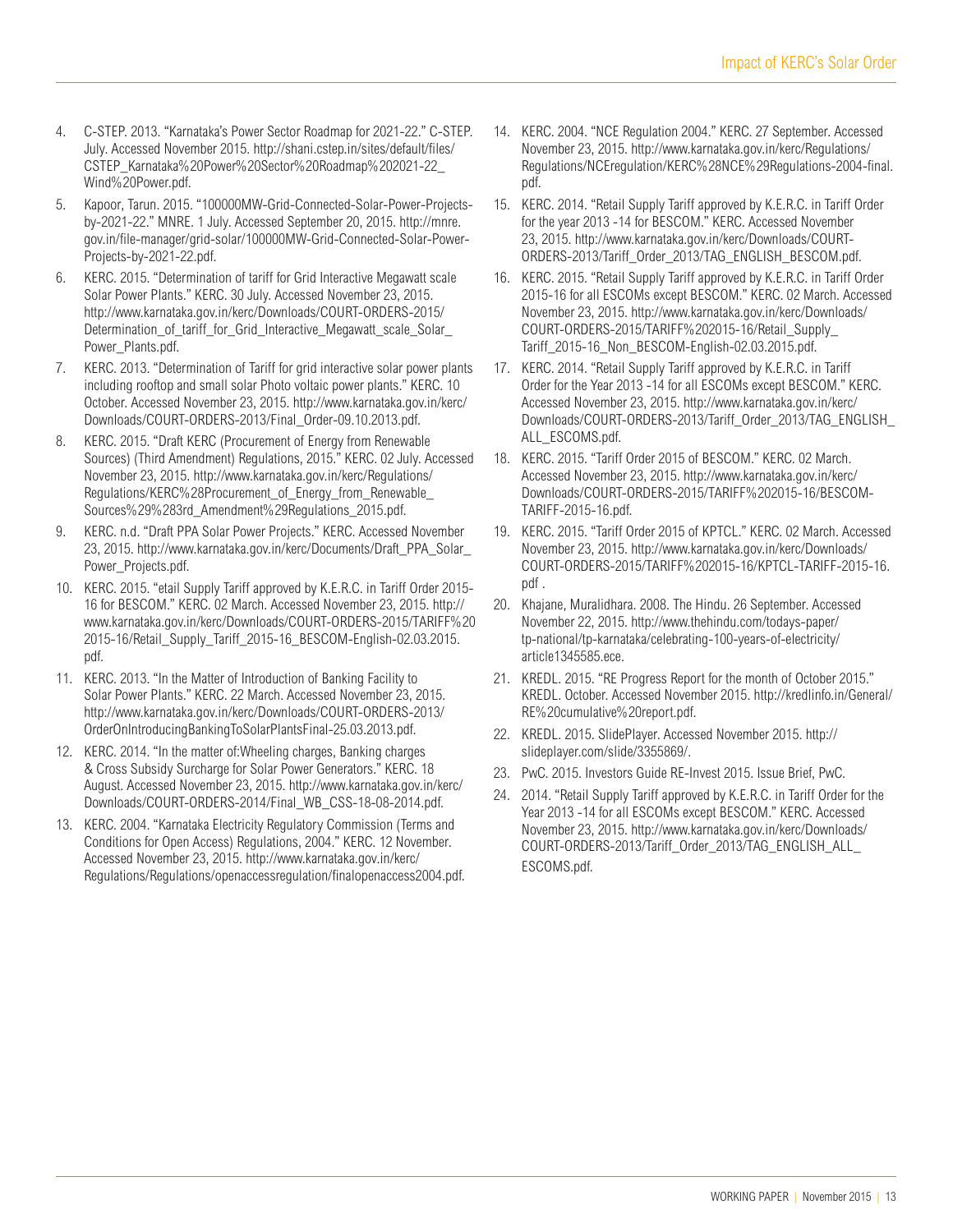This page is intentionally left blank.